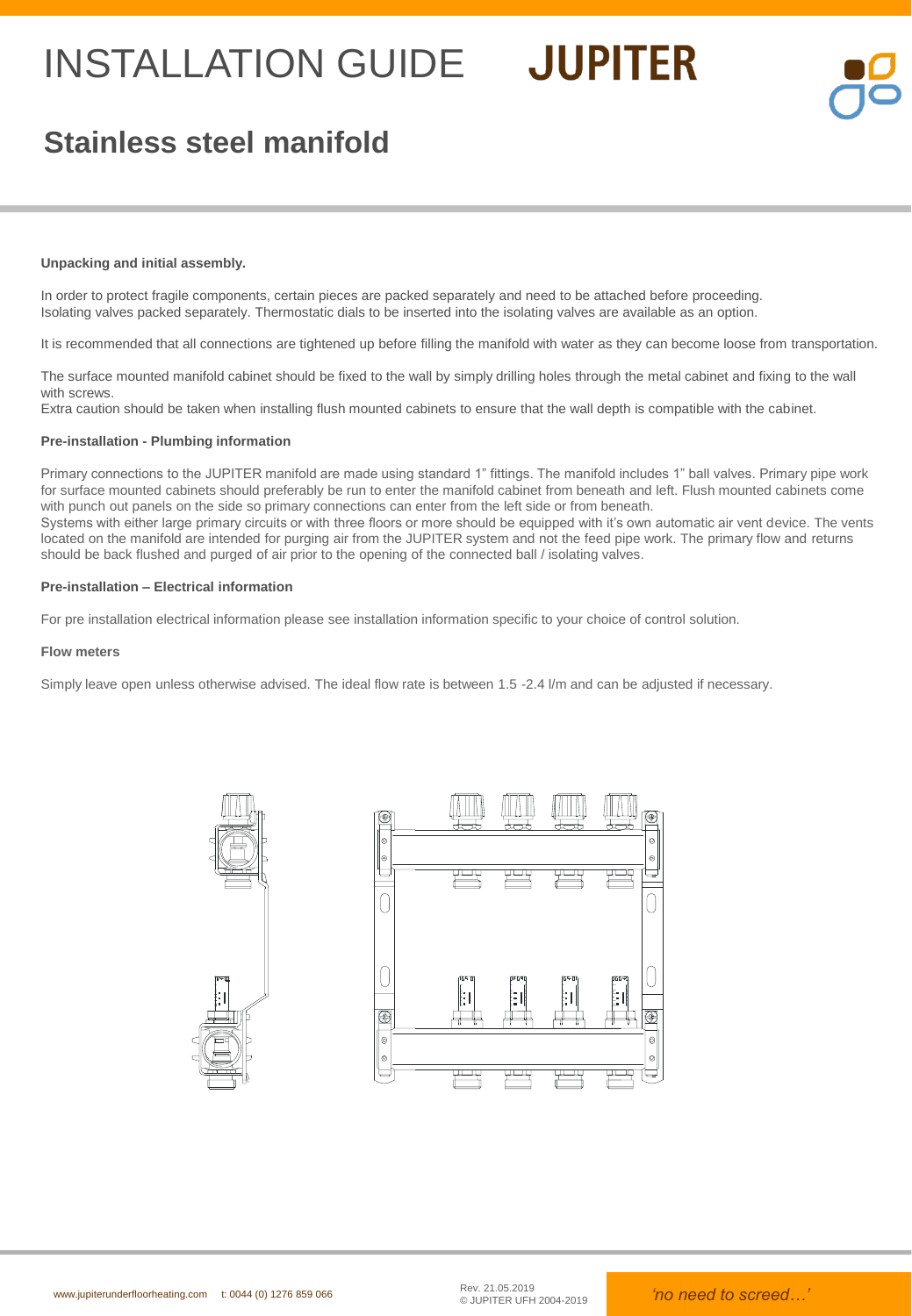# INSTALLATION GUIDE JUPITER



## **Stainless steel manifold**





Push Eurokone insert and pipe into manifold and tighten up with spanner



attaching to manifold



Continue procedure with all circuits



Fix isolating valves to the manifold example of the Multimation of pipe with bevelling tool before intertional brass split ring over pipe before inserting over pipe before inserting Eurokone fitting



Close all blue caps on the return manifold except for circuit to be filled





Fill via the lower valve and connect return hose to upper valve and allow to drain into an outside bucket



Close isolating valves **Close isolating valves** Open fill and drain valve using key on the back of cap Attach Hozelock fittings



Once no more air bubbles emerge, simultaneously close the completed circuit and open the next one





Once purged with air close fill & drain valves using cap. Close upper return valve first then lower fill valve. Only then turn off water supply and remove hoses.

Rev. 21.05.2019<br>© JUPITER UFH 2004-2019